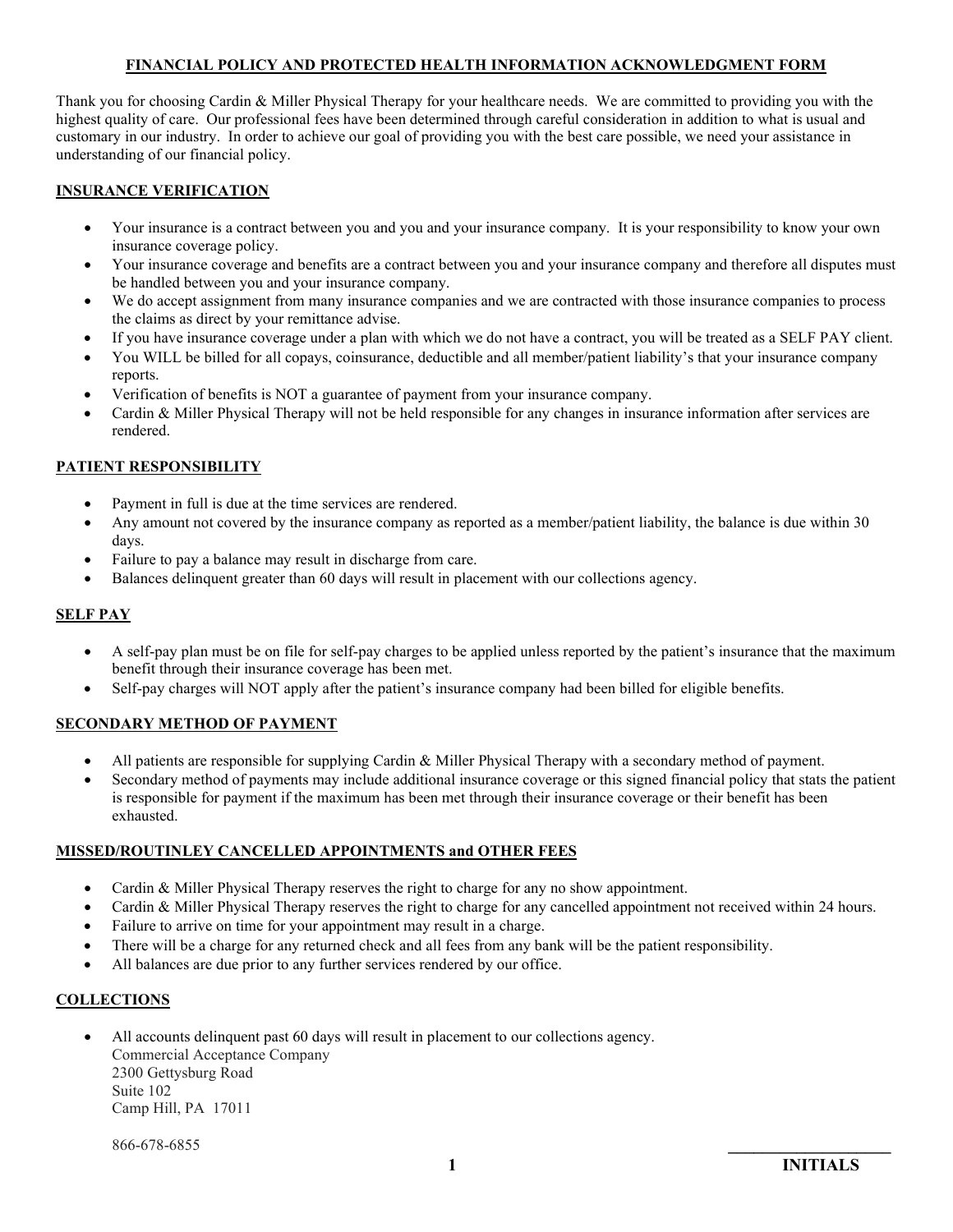- Any outstanding balance delinquent past 60 days may be subject to a collection fee which will be added to the total balance due.
- Patients with unpaid delinquent balances or accounts which have been sent to the collection's agency may be discharged from care until the balance is paid in full.

# **PAYMENT PLANS**

- Payment plan are available.
- Please contact our billing department to arrange for a payment plan PRIOR to account balances being placed with our collection's agency.
- All payment plans may be arranged with our Patient Accounts Management Department at: 290 E. Pomfret Street Carlisle, PA 17013

717-245-00400

# **PROTECTED HEALTH INFORMATION**

Cardin & Miller Physical Therapy has a notice of privacy practice that describes how we may manage, use and disclose your protected health information. This form also describes howe we may access your information and exercise our rights in using this information while you are a patient in our practice. We will exercise our right to use and disclose health information about you for treatment, payment and health care operations purposes. We do follow the legal guidelines in our practice where your protected health information is concerned. We also reserve the right to change our notice of privacy practice to make the terms of any changed effective for all protected health information that we maintain (including information created or obtained prior to the date of the effective change). Please list anyone you wish us to disclose your healthcare information to on this form. Please be aware that anyone requesting your information that is not listed on this form will need approval from you prior to information being given. Please read the enclosed PRIVACY ACT prior to signing the acknowledgment and consent form. A copy of this form is available to you.

Please list names to whom your protected health information may be given or shared.

\_\_\_\_\_\_\_\_\_\_\_\_\_\_\_\_\_\_\_\_\_\_\_\_\_\_\_\_\_\_\_\_\_\_\_\_\_\_\_\_ \_\_\_\_\_\_\_\_\_\_\_\_\_\_\_\_\_\_\_

# **SIGNATURE**

I have read and fully understand the FINANCIAL POLICY AND PROTECTED HEALTH INFORMATION ACKNOWLEDGMENT FORM. I have read and fully understand the Protected Health Information PRIVACY ACT. I authorize Cardin & Miller Physical Therapy to use and disclose information regarding my care for treatment, payment and healthcare operation purposes.

\_\_\_\_\_\_\_\_\_\_\_\_\_\_\_\_\_\_\_\_\_\_\_\_\_\_\_\_\_\_\_\_\_\_\_\_\_\_\_\_ \_\_\_\_\_\_\_\_\_\_\_\_\_\_\_\_\_\_\_\_\_\_\_\_\_\_\_\_\_\_\_\_\_\_\_\_\_\_\_\_

 $\_$ 

Signature of Patient Date

Signature of Parent, Legal Guardian or POA

 $\frac{1}{2}$  ,  $\frac{1}{2}$  ,  $\frac{1}{2}$  ,  $\frac{1}{2}$  ,  $\frac{1}{2}$  ,  $\frac{1}{2}$  ,  $\frac{1}{2}$  ,  $\frac{1}{2}$  ,  $\frac{1}{2}$  ,  $\frac{1}{2}$  ,  $\frac{1}{2}$  ,  $\frac{1}{2}$  ,  $\frac{1}{2}$  ,  $\frac{1}{2}$  ,  $\frac{1}{2}$  ,  $\frac{1}{2}$  ,  $\frac{1}{2}$  ,  $\frac{1}{2}$  ,  $\frac{1$ 

A copy of this FINANCIAL POLICY AND PROTECTED HEALTH INFORMATION ACKNOWLEDGMENT FORM and PRIVACY ACT is available upon request.